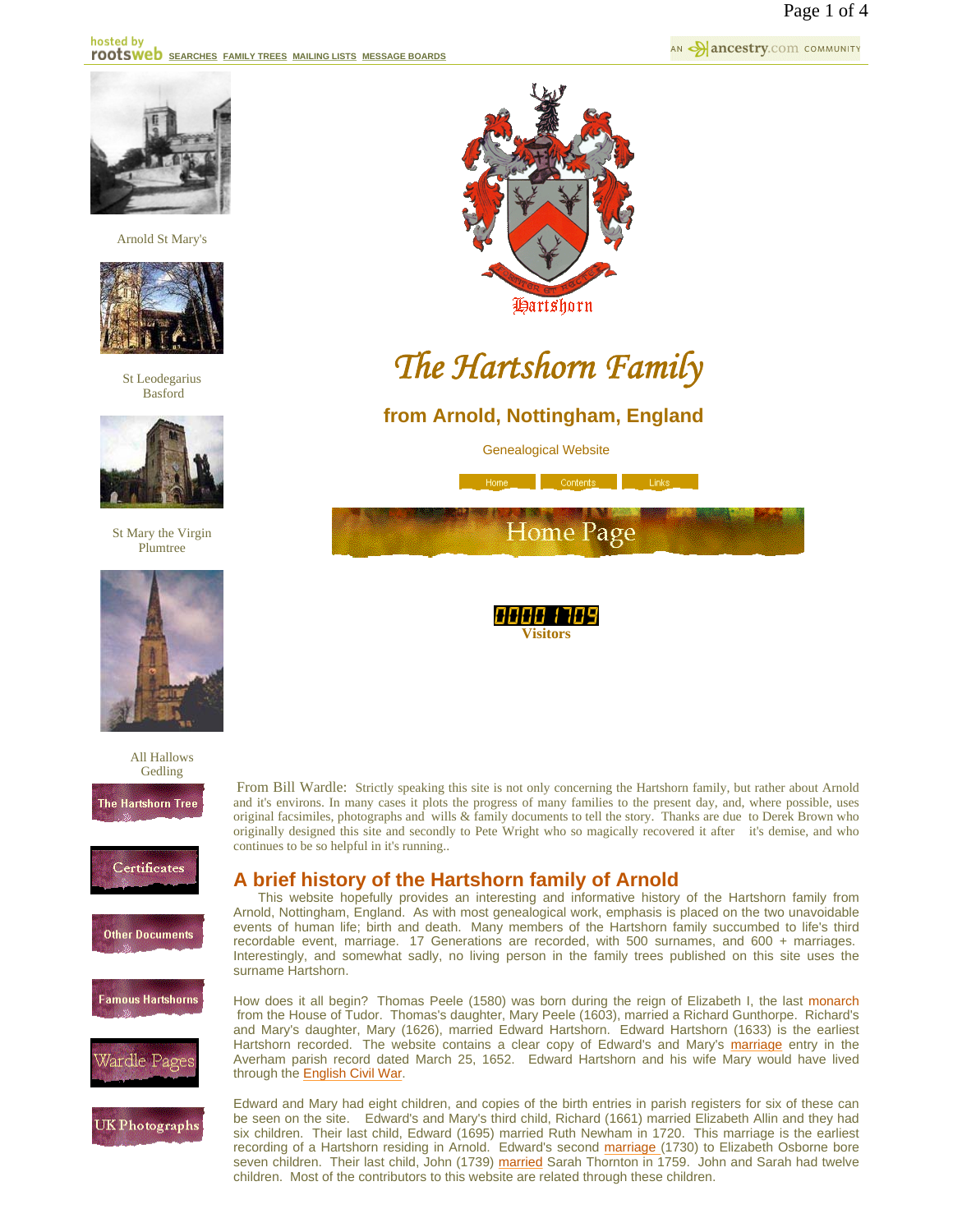



From Edward Hartshorn's marriage to Ruth Newham in 1720, the website records nearly two hundred years of Hartshorn history in Arnold and the surrounding villages. Look at an atlas today and you will see that Arnold is one of many suburbs of Nottingham, an industrial town in the English midlands. But 300 years ago, Arnold was a small, isolated village. Hand knitting was an established local industry when William Lee of Calverton (near Arnold) invented the stocking frame in 1589. It was some time before the stocking frame was used in Arnold, being used first in London and arriving back in Nottinghamshire in the middle of the 17th century. The early industry is not easy to trace because most knitter's houses were of low status and cheap construction and therefore unlikely to survive. Purpose built factories date mainly from the 19th century. The site contains the will and inventory after death, of Edward Hartshorn (1731). From these documents we can safely deduce that the Hartshorn family was not landed gentry.

The primary product of the early knitters was silk stockings. The framework knitting industry had a dramatic effect on the growth of Arnold. In the early 1800's, Arnold had a population of about 3,000. By the end of the 1800's the population had grown to over 9,000. During the middle of the 19th century, Arnold had over 1,400 stocking frame machines. From census records, we know that many members of the Hartshorn family were framework knitters, or had other occupations related to the lace and stocking industries.

The Industrial Revolution of the late eighteenth and early nineteenth century is the period associated with the Luddite riots among the framework knitters. New machinery and changes in production methods were seen by many as a threat to their livelihood. In those days of low wages and the ever-present threat of actual starvation should those wages stop for any reason, these innovations must have made the prospect even more gloomy. Not unnaturally the framework knitters rioted, breaking into hosiery factories and smashing with sledgehammers the knitting frames which they blamed for their plight. The rioters earned the name of "Luddites" as they would give written notice of their intentions, signed "Ned Ludd". (Ned Ludd was supposedly a Leicestershire youth who smashed machinery in 1799.) There were serious outbreaks of Luddism in Nottingham in 1811, when food shortages resulting from the Napoleonic Wars and high unemployment, exacerbated the desperation of the framework knitters.

Happily, a short period of prosperity was enjoyed around 1823, when Heathcoat's patent for adapting the stocking-frame to make lace expired. The area quickly developed into the largest lace-making centre in the world. In sharp contrast to the situation only a few years earlier, profits were now shared by machineowners and workforce alike, and prices and wages were the highest the area had ever known. This happy state of affairs was short-lived however, as supply soon outstripped demand, bringing ruin to many.

In the abject poverty and atrocious living conditions of the nineteenth century, people set great hopes for improvement on the Government's Reform Bill, drafted in 1831. Rejection of the Bill by the House of Lords was the cause of the Reform Riots, which broke out in October 1831. The riots lasted several days, despite troops being called in. Rioters rampaged through nearby Nottingham, tearing down railings for weapons and destroying mills and property. Nottingham Castle was pillaged, tapestries being torn up and sold to bystanders for 3 shillings a yard. The appalling overcrowding of the workers' back-to-back housing and the lack of sanitation meant that, even in the nineteenth century, cholera still had the Nottingham and Arnold area firmly in its grip. There were outbreaks of the disease in 1832, 1848, 1853 and 1865. In the 1832 outbreak 1,110 cases were recorded, of which 289 proved fatal. In 1845 a Royal Commission enquiring into the conditions of the frame workers in Arnold was conducted.

Although framework knitting and other related occupations were prevalent amongst the Hartshorn family from Arnold for two hundred years, other occupations are also seen. Railway worker, butcher and horn presser (door-knob maker) to name but three. Drakes Directory of 1860 provides a list of names and occupations.

We can also surmise that religion played an important part in the families' lives. Many baptisms, marriages, and burials are recorded in St Mary's Church, Arnold, reputed to be one of the oldest in England dating from 1176.

#### **Founder Contributors**

Derek Brown, Zita Bramley, Barbara Moore, Sarah Line, Bill Wardle.

Please contact the contributor directly if you have further information to add to the website.

## **The Grenny Visit to Nottingham:**

## **Email Responses:**

**1**

Dear Bill,

 Many thanks for letting me know. I would love to try and meet Guy and Hannah as we corresponded a few years ago and I managed to arrange for Hannah to buy a copy of Sheila Mason's book (which she sent wrapped in some Nottingham lace!).

Again, Sod's Law, it may be that we miss each other as I am in Matlock from the 22 or 23rd May, then on to Calverton over the Spring Bank Holiday and am supposed to be back for a doc's appt here on 31st May but I might be able to put that back??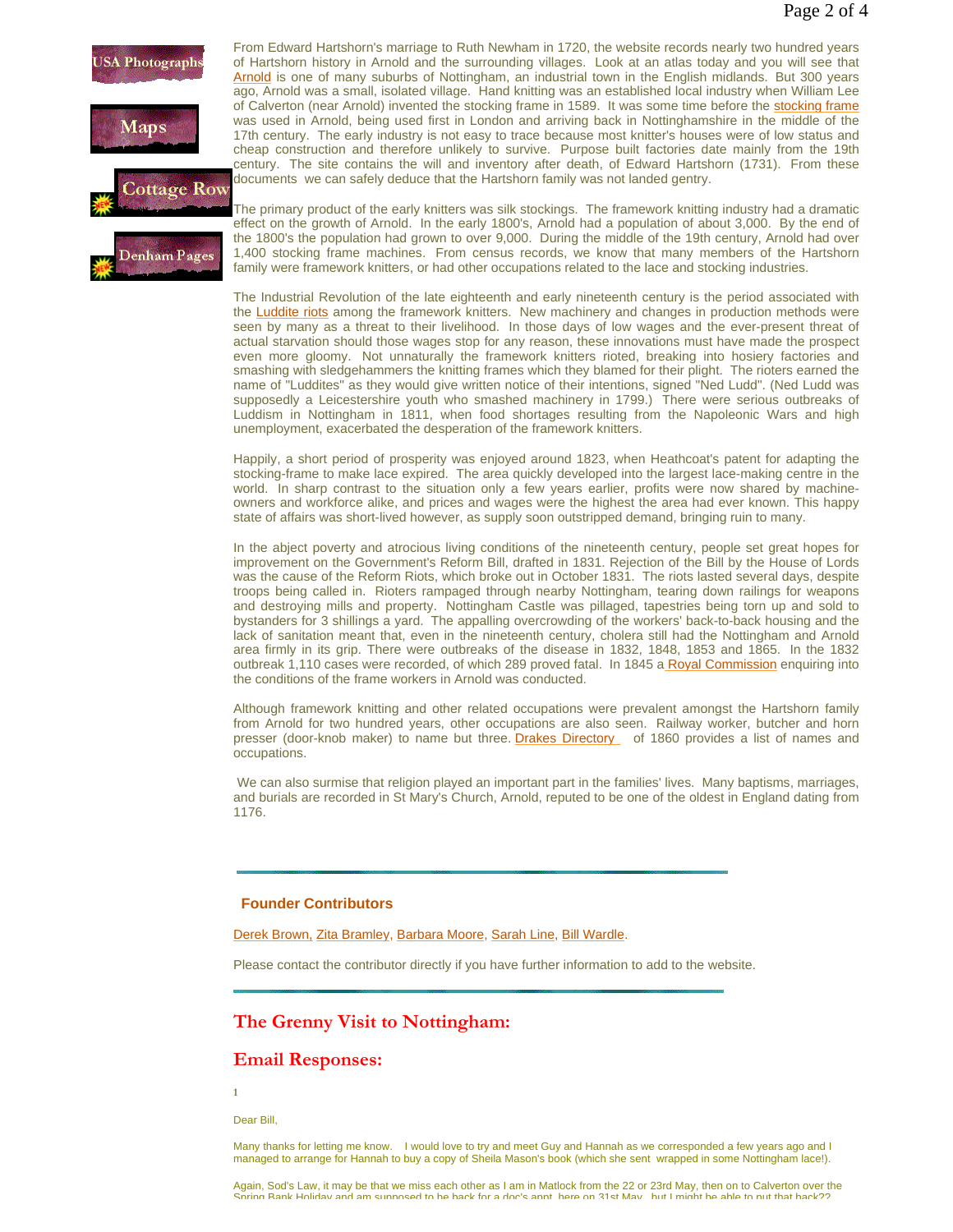.<br>Cardiff is not a great distance from here but with their jet lag and other travel commitments (and my possible motorway lag) too<br>difficult to fit in a meeting in that area or Bath in between my return and their departure

Count me as a 'possible' for Saturday evening or Sunday. I will let you know later and I will be OK for accommodation with my cousin in Calverton if I do stay up there for the weekend.

Good Luck - hope all goes well.

Best wishes, Mavis

2.

| 2.                                                                                                                                                                                                                                                                     |                                                                                                                                                                                                                                                                                        |  |  |  |  |
|------------------------------------------------------------------------------------------------------------------------------------------------------------------------------------------------------------------------------------------------------------------------|----------------------------------------------------------------------------------------------------------------------------------------------------------------------------------------------------------------------------------------------------------------------------------------|--|--|--|--|
|                                                                                                                                                                                                                                                                        | Dear Bill                                                                                                                                                                                                                                                                              |  |  |  |  |
|                                                                                                                                                                                                                                                                        |                                                                                                                                                                                                                                                                                        |  |  |  |  |
|                                                                                                                                                                                                                                                                        | Will come on Sunday 3 <sup>rd</sup> June Probably arriving about 1.30 ish. I love the idea of a picture at the Major Oak.                                                                                                                                                              |  |  |  |  |
|                                                                                                                                                                                                                                                                        |                                                                                                                                                                                                                                                                                        |  |  |  |  |
|                                                                                                                                                                                                                                                                        | Best wishes to you and Anne                                                                                                                                                                                                                                                            |  |  |  |  |
|                                                                                                                                                                                                                                                                        | Zita                                                                                                                                                                                                                                                                                   |  |  |  |  |
|                                                                                                                                                                                                                                                                        | 3. Well I guess I'll have to miss this!!!                                                                                                                                                                                                                                              |  |  |  |  |
|                                                                                                                                                                                                                                                                        | My only hope is to sometime meet them over here.                                                                                                                                                                                                                                       |  |  |  |  |
| <b>Barbara</b>                                                                                                                                                                                                                                                         |                                                                                                                                                                                                                                                                                        |  |  |  |  |
|                                                                                                                                                                                                                                                                        | 4. Bill I would be in Nottingham in the morning of 2nd Jun - my Mum's                                                                                                                                                                                                                  |  |  |  |  |
|                                                                                                                                                                                                                                                                        | birthday and would be more than happy to do an Arnold bit on the<br>Saturday afternoon if you were prepared to rearrange the itinerary                                                                                                                                                 |  |  |  |  |
|                                                                                                                                                                                                                                                                        | Unfortunately we wont be able to make Notts on the Sunday                                                                                                                                                                                                                              |  |  |  |  |
|                                                                                                                                                                                                                                                                        | <b>Best Wishes</b>                                                                                                                                                                                                                                                                     |  |  |  |  |
|                                                                                                                                                                                                                                                                        | John M                                                                                                                                                                                                                                                                                 |  |  |  |  |
|                                                                                                                                                                                                                                                                        |                                                                                                                                                                                                                                                                                        |  |  |  |  |
|                                                                                                                                                                                                                                                                        | 5. Hello again Bill,<br>It has been quite some time since we were last in touch but I have just read your email "American cousins visit UK" and I                                                                                                                                      |  |  |  |  |
|                                                                                                                                                                                                                                                                        | decided to have another look at your updated website and I must say how impressed I am.<br>I don't know if I have mentioned it to you in my previous emails, but my husbands late uncle, Walter Guy, married Sarah                                                                     |  |  |  |  |
|                                                                                                                                                                                                                                                                        | Almey, who's family had lived at Cottage Row for 2-3 generations. I have also found out that my husbands maternal<br>grandmother Charlotte Guy had the maiden name 'NORTH' and I notice that in 1901 Charlotte North (my husbands<br>g, grandmother) was also residing at Cottage Row. |  |  |  |  |
|                                                                                                                                                                                                                                                                        | Douglas remembers many of the people who's names you have mentioned with stories to tell of many of themsome                                                                                                                                                                           |  |  |  |  |
| perhaps too personal to print!!<br>I have also noticed the name CAMM (John Camm 1680).My late step-father was Richard Camm born Basford 1922 to<br>Mabel Alice Jackson & Percy Camm. My Step father was always under the impression that the Camms had originally come |                                                                                                                                                                                                                                                                                        |  |  |  |  |
|                                                                                                                                                                                                                                                                        | from Lincolnshire (?).Being rather an unusual name I wonder if there is any connection between John Camm 1680 and my<br>step fathers family.                                                                                                                                           |  |  |  |  |
|                                                                                                                                                                                                                                                                        | Douglas and I think you have done an amazing job with the website and we are so pleased to have been of some help to<br>you regarding Cottage Row. I was thrilled to see that you have included some of my emails in the Cottage Row page.                                             |  |  |  |  |
|                                                                                                                                                                                                                                                                        | Good luck with "the visit".                                                                                                                                                                                                                                                            |  |  |  |  |
|                                                                                                                                                                                                                                                                        | Our Kindest Regards,<br>Elizabeth & Douglas Hodgson.                                                                                                                                                                                                                                   |  |  |  |  |
|                                                                                                                                                                                                                                                                        |                                                                                                                                                                                                                                                                                        |  |  |  |  |
|                                                                                                                                                                                                                                                                        | Dear Bill,                                                                                                                                                                                                                                                                             |  |  |  |  |
|                                                                                                                                                                                                                                                                        | It has just occurred to me that I have not replied to your American Cousin e mail, but with it being Bank Holiday<br>week we are not available I am afraid, but do hope your weekend goes well and that your 'tour' is well received!                                                  |  |  |  |  |
|                                                                                                                                                                                                                                                                        | Whilst writing, I know you have a lot of ARNOLD knowledge but I wonder if anyone else out there can help me<br>with the CAWTHORNE family of Arnold mentioned in the Royal Commission which is detailed on the<br><b>HARTSHORN</b> website re framework knitters detailed below         |  |  |  |  |
|                                                                                                                                                                                                                                                                        | William Cawthorne.<br>Age 47<br>Gross earnings<br>9. 6d Charges 3s. 0d. Net earnings 6s. 6d<br>Gross earnings 6s. 6d. Charges 2s. 6d. Net earnings 4s. 0d.<br>Elizabeth Cawthorne.<br>Age $19$                                                                                         |  |  |  |  |

Matilda Cawthorne. Age 17 Gross earnings 4s. 6d. Charges 2s. 3d. Net earnings 2s. 3d.